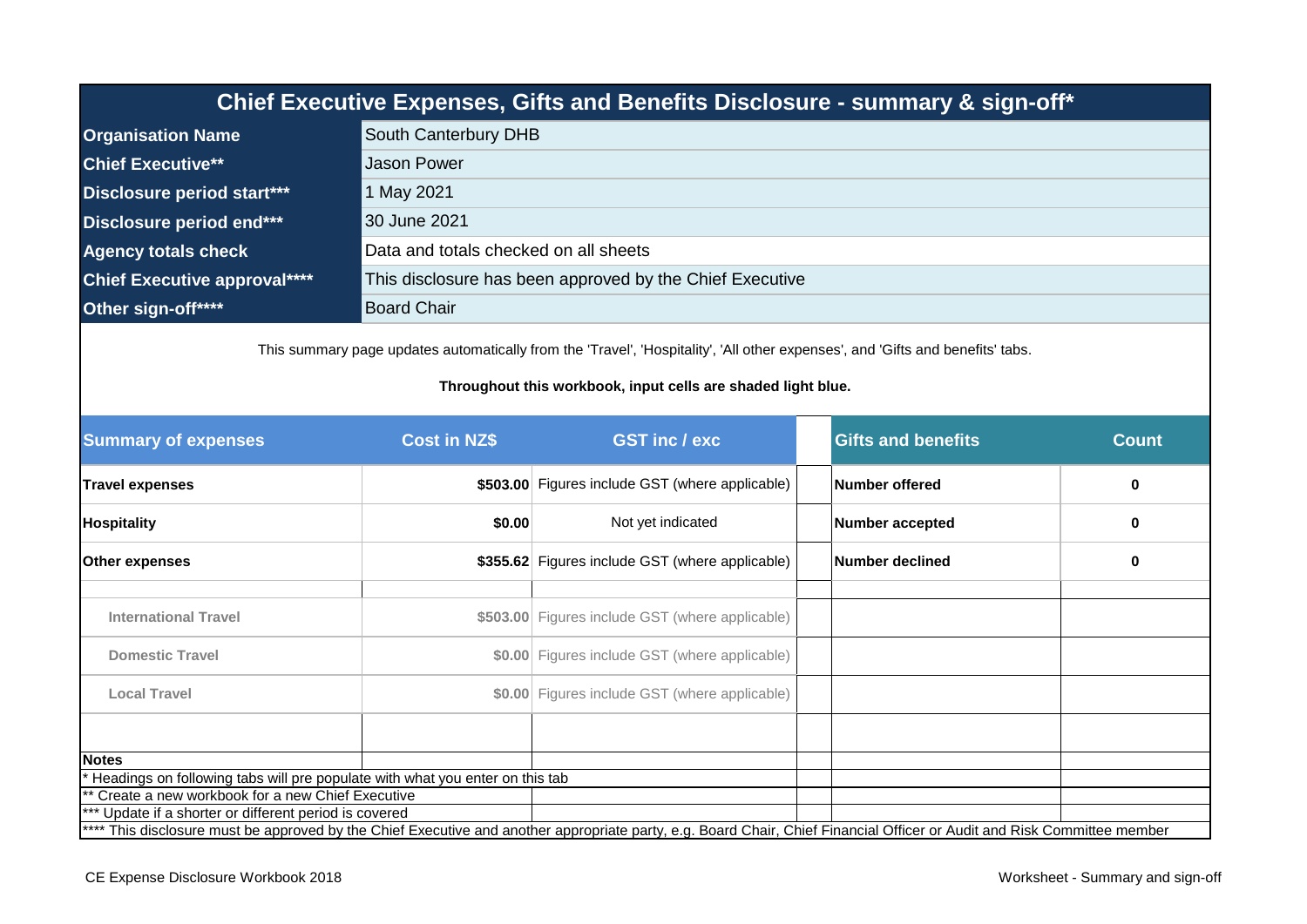| <b>Chief Executive Expense Disclosure</b>                                         |                                                                                                                                                                                                                                                                                                                                                                                                                                       |                      |                                                                                                  |                                                                                      |                          |  |
|-----------------------------------------------------------------------------------|---------------------------------------------------------------------------------------------------------------------------------------------------------------------------------------------------------------------------------------------------------------------------------------------------------------------------------------------------------------------------------------------------------------------------------------|----------------------|--------------------------------------------------------------------------------------------------|--------------------------------------------------------------------------------------|--------------------------|--|
| <b>Organisation Name</b>                                                          |                                                                                                                                                                                                                                                                                                                                                                                                                                       | South Canterbury DHB |                                                                                                  |                                                                                      |                          |  |
| <b>Chief Executive</b>                                                            |                                                                                                                                                                                                                                                                                                                                                                                                                                       | <b>Jason Power</b>   |                                                                                                  |                                                                                      |                          |  |
| <b>Disclosure period start</b>                                                    |                                                                                                                                                                                                                                                                                                                                                                                                                                       | 1 May 2021           |                                                                                                  |                                                                                      |                          |  |
| <b>Disclosure period end</b>                                                      |                                                                                                                                                                                                                                                                                                                                                                                                                                       | 30 June 2021         |                                                                                                  |                                                                                      |                          |  |
| <b>GST</b> on costs                                                               |                                                                                                                                                                                                                                                                                                                                                                                                                                       |                      | Figures include GST (where applicable)                                                           |                                                                                      |                          |  |
| <b>Agency totals check</b>                                                        |                                                                                                                                                                                                                                                                                                                                                                                                                                       |                      | Data and totals on this worksheet checked and confirmed                                          |                                                                                      |                          |  |
|                                                                                   |                                                                                                                                                                                                                                                                                                                                                                                                                                       |                      | International, domestic and local travel expenses                                                |                                                                                      |                          |  |
| Date(s)*                                                                          | All expenses incurred by chief executive during international, domestic and local travel. Group expenses relating to each trip.<br>(including travel within $NZ$ at beginning and end of overseas trip)<br><b>International Travel</b><br><b>Purpose of travel</b><br>Type of expense<br>Cost in NZ\$**<br>Location(s)<br>(e.g. attending XYZ conference for 3 days)***<br>(e.g. hotel, airfares, taxis, meals & for how many people) |                      |                                                                                                  |                                                                                      |                          |  |
|                                                                                   | 12-May-21<br>12-May-21                                                                                                                                                                                                                                                                                                                                                                                                                |                      | 333.00 Attend National Chief Executive meeting<br>170.00 Attend National Chief Executive meeting | Airfares<br>Accommodation                                                            | Wellington<br>Wellington |  |
|                                                                                   |                                                                                                                                                                                                                                                                                                                                                                                                                                       |                      |                                                                                                  |                                                                                      |                          |  |
| Subtotal - international travel                                                   |                                                                                                                                                                                                                                                                                                                                                                                                                                       | \$503.00             | Check - there are no hidden rows with data                                                       | <b>Check - each entry provides sufficient information</b>                            |                          |  |
| (within NZ, including travel to and from local airport)<br><b>Domestic Travel</b> |                                                                                                                                                                                                                                                                                                                                                                                                                                       |                      |                                                                                                  |                                                                                      |                          |  |
| Date(s)*                                                                          |                                                                                                                                                                                                                                                                                                                                                                                                                                       | <b>Cost in NZ\$</b>  | <b>Purpose of travel</b><br>(e.g. visiting district office for two days)***                      | <b>Type of expense</b><br>(e.g. hotel, airfares, taxis, meals & for how many people) | Location(s)              |  |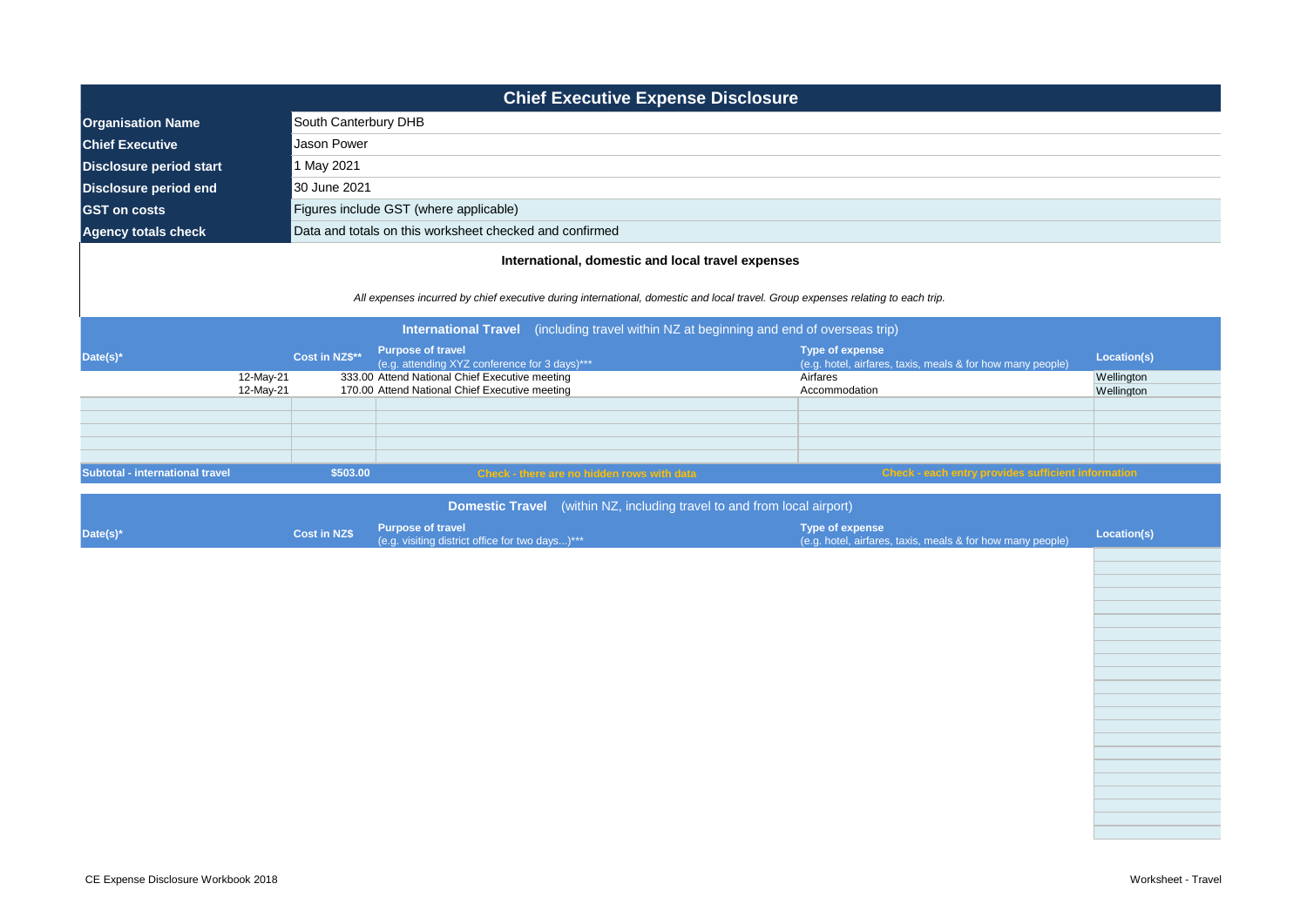| <b>Subtotal - domestic travel</b> | \$0.00       |                                                             | Check - there are no hidden rows with data                     | Check - each entry provides sufficient information |             |
|-----------------------------------|--------------|-------------------------------------------------------------|----------------------------------------------------------------|----------------------------------------------------|-------------|
|                                   |              |                                                             | <b>Local Travel</b> (within City, excluding travel to airport) |                                                    |             |
| Date(s)*                          | Cost in NZ\$ | <b>Purpose of travel</b><br>(e.g. meeting with Minister)*** |                                                                | Type of expense<br>(e.g. taxi, parking, bus)       | Location(s) |

|                              | ______________ | (e.g. meeting with Minister)***            | (e.g. taxi, parking, bus)                          | ____________ |
|------------------------------|----------------|--------------------------------------------|----------------------------------------------------|--------------|
| no disclosure to note        |                |                                            |                                                    |              |
|                              |                |                                            |                                                    |              |
|                              |                |                                            |                                                    |              |
|                              |                |                                            |                                                    |              |
|                              |                |                                            |                                                    |              |
|                              |                |                                            |                                                    |              |
|                              |                |                                            |                                                    |              |
|                              |                |                                            |                                                    |              |
| Subtotal - local travel      | \$0.00         | Check - there are no hidden rows with data | Check - each entry provides sufficient information |              |
|                              |                |                                            |                                                    |              |
| <b>Total travel expenses</b> | \$503.00       |                                            |                                                    |              |

## **Notes**

\* Any non-standard date format or date outside 1 July 2018 - 30 June 2019 will raise an alert. Check entry and select 'Yes' to accept/continue.

\*\* Note that GST may not apply to overseas purchases.

\*\*\* Please include sufficient information to explain the trip and its costs including destination and duration.

Insert additional rows as needed: right click on a row number (left of screen) and select Insert - this will insert a row above selected row.

Group expenditure relating to each overseas trip.

Subtotals and totals will appear automatically once you put information in rows above.

Mark clearly if there is no information to disclose - provide a note to this effect in the 'Date' column (column A) for each travel category (local, domestic and international).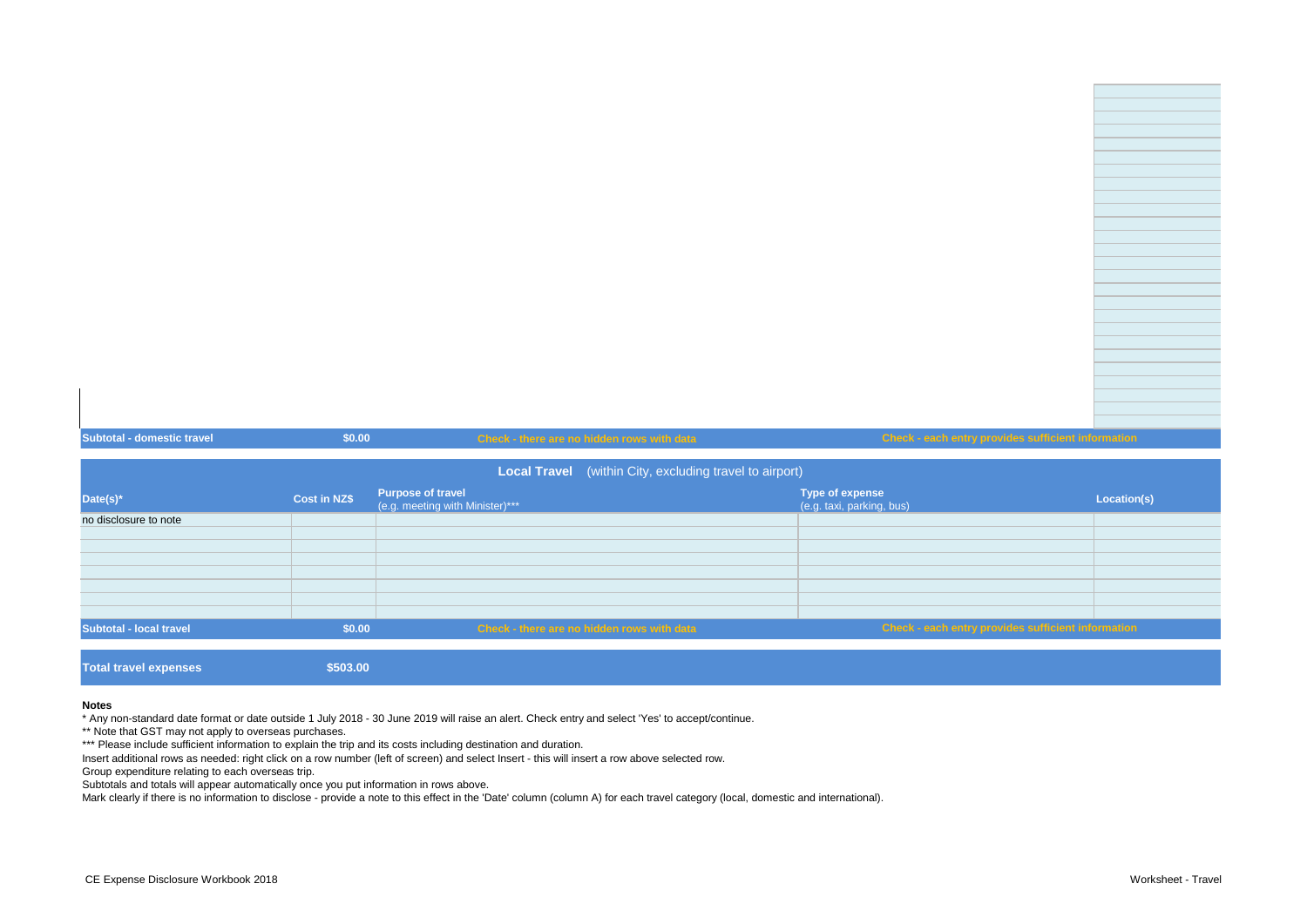| <b>Chief Executive Expense Disclosure</b>                                    |                     |                                                                                                                                                                                                                                                                  |                                                                     |             |  |  |
|------------------------------------------------------------------------------|---------------------|------------------------------------------------------------------------------------------------------------------------------------------------------------------------------------------------------------------------------------------------------------------|---------------------------------------------------------------------|-------------|--|--|
| <b>Organisation Name</b>                                                     |                     | South Canterbury DHB                                                                                                                                                                                                                                             |                                                                     |             |  |  |
| <b>Chief Executive</b>                                                       | <b>Jason Power</b>  |                                                                                                                                                                                                                                                                  |                                                                     |             |  |  |
| <b>Disclosure period start</b>                                               | 1 May 2021          |                                                                                                                                                                                                                                                                  |                                                                     |             |  |  |
| <b>Disclosure period end</b>                                                 | 30 June 2021        |                                                                                                                                                                                                                                                                  |                                                                     |             |  |  |
| <b>GST</b> on costs                                                          |                     |                                                                                                                                                                                                                                                                  |                                                                     |             |  |  |
|                                                                              |                     |                                                                                                                                                                                                                                                                  |                                                                     |             |  |  |
| <b>Agency totals check</b>                                                   |                     | Data and totals on this worksheet checked and confirmed                                                                                                                                                                                                          |                                                                     |             |  |  |
|                                                                              |                     | <b>Hospitality Offered to Third Parties*</b>                                                                                                                                                                                                                     |                                                                     |             |  |  |
|                                                                              |                     | All hospitality expenses provided by the chief executive in the context of his/her job to anyone external to the Public Service or statutory Crown entities.                                                                                                     |                                                                     |             |  |  |
| Date(s)**                                                                    | <b>Cost in NZ\$</b> | <b>Purpose of hospitality</b><br>(e.g. hosting delegation from China, building relationships, team building)                                                                                                                                                     | <b>Type of expense</b><br>(what and for how many e.g. dinner for 5) | Location(s) |  |  |
|                                                                              |                     |                                                                                                                                                                                                                                                                  |                                                                     |             |  |  |
|                                                                              |                     |                                                                                                                                                                                                                                                                  |                                                                     |             |  |  |
|                                                                              |                     |                                                                                                                                                                                                                                                                  |                                                                     |             |  |  |
|                                                                              |                     |                                                                                                                                                                                                                                                                  |                                                                     |             |  |  |
|                                                                              |                     |                                                                                                                                                                                                                                                                  |                                                                     |             |  |  |
|                                                                              |                     |                                                                                                                                                                                                                                                                  |                                                                     |             |  |  |
|                                                                              |                     |                                                                                                                                                                                                                                                                  |                                                                     |             |  |  |
|                                                                              |                     |                                                                                                                                                                                                                                                                  |                                                                     |             |  |  |
|                                                                              |                     |                                                                                                                                                                                                                                                                  |                                                                     |             |  |  |
| <b>Total hospitality expenses</b>                                            | \$0.00              | Check - there are no hidden rows with data                                                                                                                                                                                                                       | <b>Check - each entry provides sufficient information</b>           |             |  |  |
|                                                                              |                     |                                                                                                                                                                                                                                                                  |                                                                     |             |  |  |
| <b>Notes</b>                                                                 |                     |                                                                                                                                                                                                                                                                  |                                                                     |             |  |  |
|                                                                              |                     | * Third parties include people and organisations external to the public service or statutory Crown entities.<br>** Any non-standard date format or date outside 1 July 2018 - 30 June 2019 will raise an alert. Check entry and select 'Yes' to accept/continue. |                                                                     |             |  |  |
|                                                                              |                     | Insert additional rows as needed: right click on a row number (left of screen) and select Insert - this will insert a row above selected row.                                                                                                                    |                                                                     |             |  |  |
| Total cost will appear automatically once you put information in rows above. |                     |                                                                                                                                                                                                                                                                  |                                                                     |             |  |  |
|                                                                              |                     | Mark clearly if there is no information to disclose - provide a note to this effect in the 'Date' column (column A).                                                                                                                                             |                                                                     |             |  |  |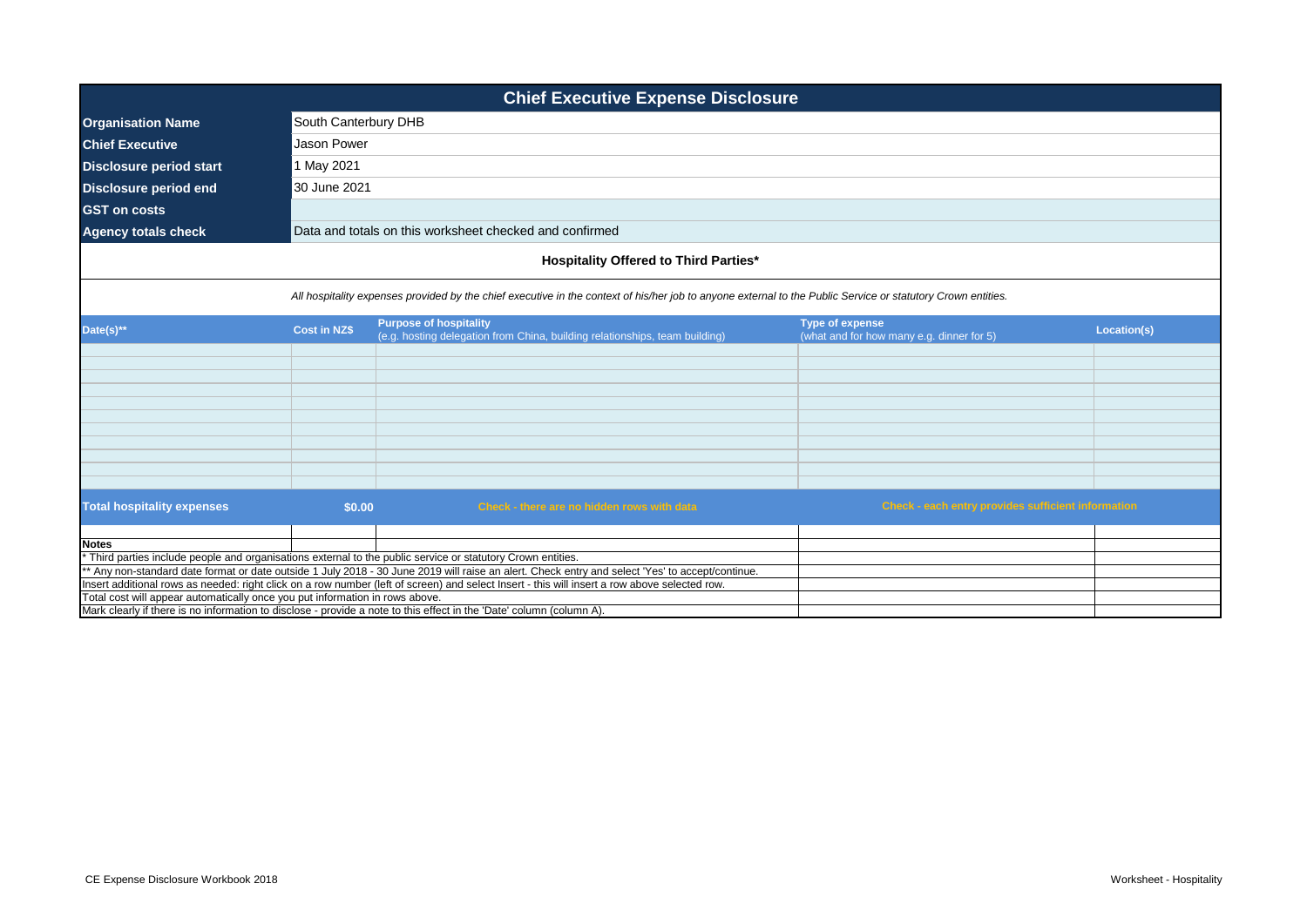| <b>Chief Executive Expense Disclosure</b>                                    |                                                                                                                                                                                                                                                 |                                                                                                                                               |                                                                        |             |  |  |
|------------------------------------------------------------------------------|-------------------------------------------------------------------------------------------------------------------------------------------------------------------------------------------------------------------------------------------------|-----------------------------------------------------------------------------------------------------------------------------------------------|------------------------------------------------------------------------|-------------|--|--|
| <b>Organisation Name</b>                                                     | South Canterbury DHB                                                                                                                                                                                                                            |                                                                                                                                               |                                                                        |             |  |  |
| <b>Chief Executive</b>                                                       | Jason Power                                                                                                                                                                                                                                     |                                                                                                                                               |                                                                        |             |  |  |
| <b>Disclosure period start</b>                                               | 1 May 2021                                                                                                                                                                                                                                      |                                                                                                                                               |                                                                        |             |  |  |
| <b>Disclosure period end</b>                                                 | 30 June 2021                                                                                                                                                                                                                                    |                                                                                                                                               |                                                                        |             |  |  |
| <b>GST on costs</b>                                                          |                                                                                                                                                                                                                                                 | Figures include GST (where applicable)                                                                                                        |                                                                        |             |  |  |
|                                                                              |                                                                                                                                                                                                                                                 |                                                                                                                                               |                                                                        |             |  |  |
| <b>Agency totals check</b>                                                   |                                                                                                                                                                                                                                                 | Data and totals on this worksheet checked and confirmed                                                                                       |                                                                        |             |  |  |
|                                                                              |                                                                                                                                                                                                                                                 | <b>All Other Expenses</b>                                                                                                                     |                                                                        |             |  |  |
|                                                                              | All other expenditure incurred by the chief executive that is not travel, hospitality or gifts.<br>Include e.g. phone and data costs, subscriptions, membership fees, conference fees, professional development costs, books and anything else. |                                                                                                                                               |                                                                        |             |  |  |
| Date(s)*                                                                     | <b>Cost in NZ\$</b>                                                                                                                                                                                                                             | <b>Purpose of expense</b><br>(e.g. subscription part of employment agreement, development as agreed with SSC)                                 | <b>Type of expense</b><br>(e.g. phone and data costs, membership fees) | Location(s) |  |  |
| 2-Jun-21                                                                     |                                                                                                                                                                                                                                                 | 21.26 ZOOM subscription                                                                                                                       | Subscription                                                           | Timaru      |  |  |
| 28-Jun-21                                                                    |                                                                                                                                                                                                                                                 | 334.36 Website Design for Aoraki Midwives                                                                                                     | Website                                                                | Timaru      |  |  |
|                                                                              |                                                                                                                                                                                                                                                 |                                                                                                                                               |                                                                        |             |  |  |
|                                                                              |                                                                                                                                                                                                                                                 |                                                                                                                                               |                                                                        |             |  |  |
|                                                                              |                                                                                                                                                                                                                                                 |                                                                                                                                               |                                                                        |             |  |  |
|                                                                              |                                                                                                                                                                                                                                                 |                                                                                                                                               |                                                                        |             |  |  |
|                                                                              |                                                                                                                                                                                                                                                 |                                                                                                                                               |                                                                        |             |  |  |
|                                                                              |                                                                                                                                                                                                                                                 |                                                                                                                                               |                                                                        |             |  |  |
| <b>Total other expenses</b>                                                  | \$355.62                                                                                                                                                                                                                                        | Check - there are no hidden rows with data                                                                                                    | Check - each entry provides sufficient information                     |             |  |  |
|                                                                              |                                                                                                                                                                                                                                                 |                                                                                                                                               |                                                                        |             |  |  |
| <b>Notes</b>                                                                 |                                                                                                                                                                                                                                                 |                                                                                                                                               |                                                                        |             |  |  |
|                                                                              |                                                                                                                                                                                                                                                 | Any non-standard date format or date outside 1 July 2018 - 30 June 2019 will raise an alert. Check entry and select 'Yes' to accept/continue. |                                                                        |             |  |  |
| Total cost will appear automatically once you put information in rows above. |                                                                                                                                                                                                                                                 | Insert additional rows as needed: right click on a row number (left of screen) and select Insert - this will insert a row above selected row. |                                                                        |             |  |  |
|                                                                              |                                                                                                                                                                                                                                                 | Mark clearly if there is no information to disclose - provide a note to this effect in the 'Date' column (column A).                          |                                                                        |             |  |  |